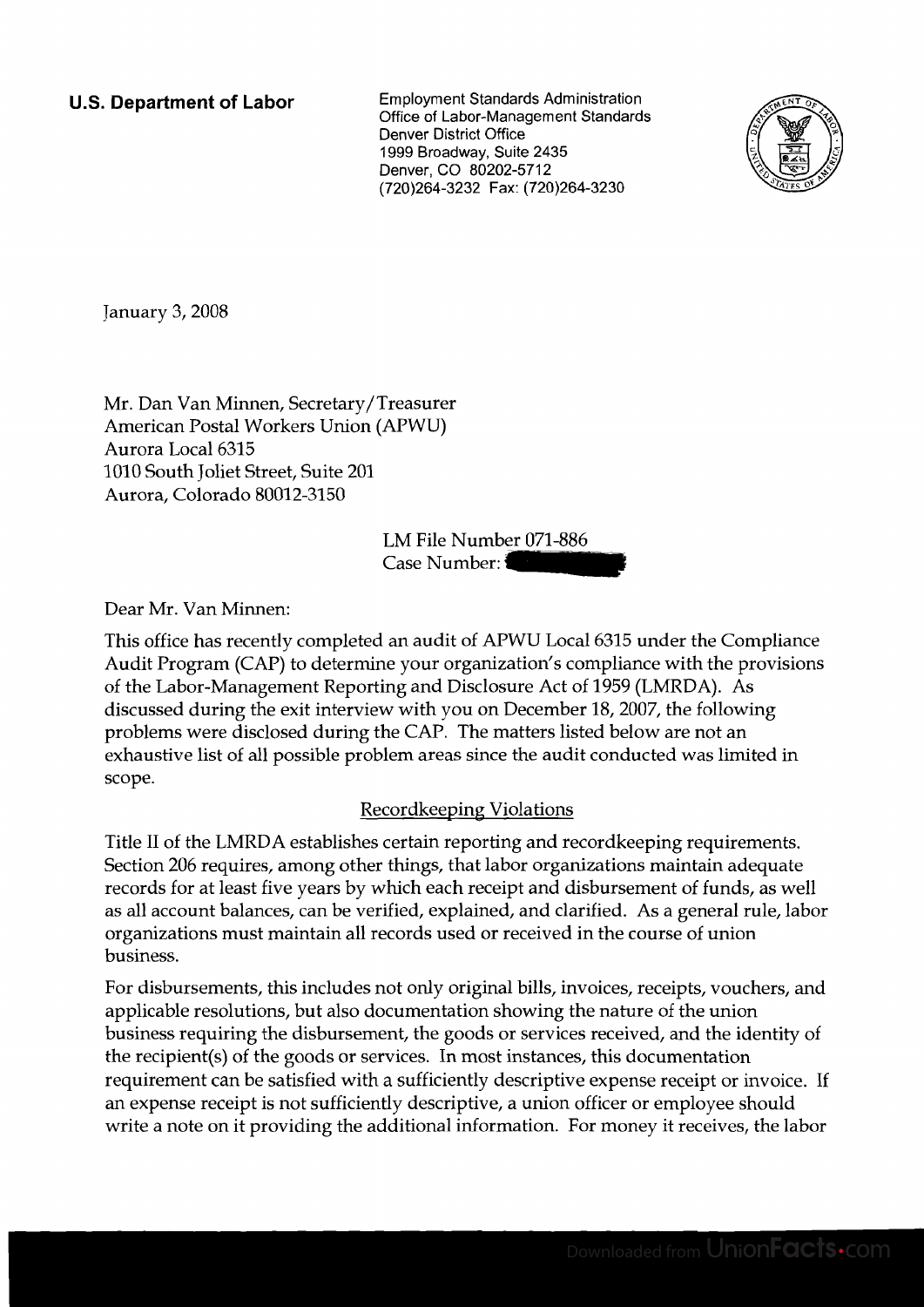organization must keep at least one record showing the date, amount, purpose, and source of that money. The labor organization must also retain bank records for all accounts.

The audit of Postal Workers Local 6315's records revealed the following recordkeeping violations:

- Four receipts were found that had no purpose or source listed for them. The purposes were disclosed after OLMS inquired about them. You agreed to annotate the purpose and source of all incoming funds in the future.
- There was no Executive Board authorization in the minutes for check made out to Varecha and Associates for \$817.50, for the purchase of lapel pins to wear at conventions. You agreed to document all Executive Board authorizations in the future.
- One voided check was missing. You agreed to keep all voided checks.
- Two credit card receipts were missing, both dated August 7,2006, according to the credit card statement in file. You explained that these were for additional air travel charges incurred by Shelly Alvarado. You could not find the actual charge slips/receipts, but agreed to keep them in the future.

Based on your assurance that Local 6315 will retain adequate documentation in the future, OLMS will take no further enforcement action at this time regarding the above violations.

## Reporting Violations

The audit disclosed a violation of LMRDA Section 201(b), which requires labor organizations to file annual financial reports accurately disclosing their financial condition and operations. The Labor Organization Annual Report (Form LM-3) filed by Local 6315 for fiscal year ending December 31,2006 was deficient in that:

- In Statement A, the local reported its CDs as other assets instead of cash.
- The approximate value of a computer donated to the local was not shown in Statement A, Item 29(B).
- The month of the local's election was not shown in Item 22.
- Items 23(b) 23(d) need to be completed with zeroes.

I am not requiring that Local 6315 file an amended LM report for 2006 to correct the deficient items, but you agreed to properly report the deficient items on all future reports you file with OLMS.